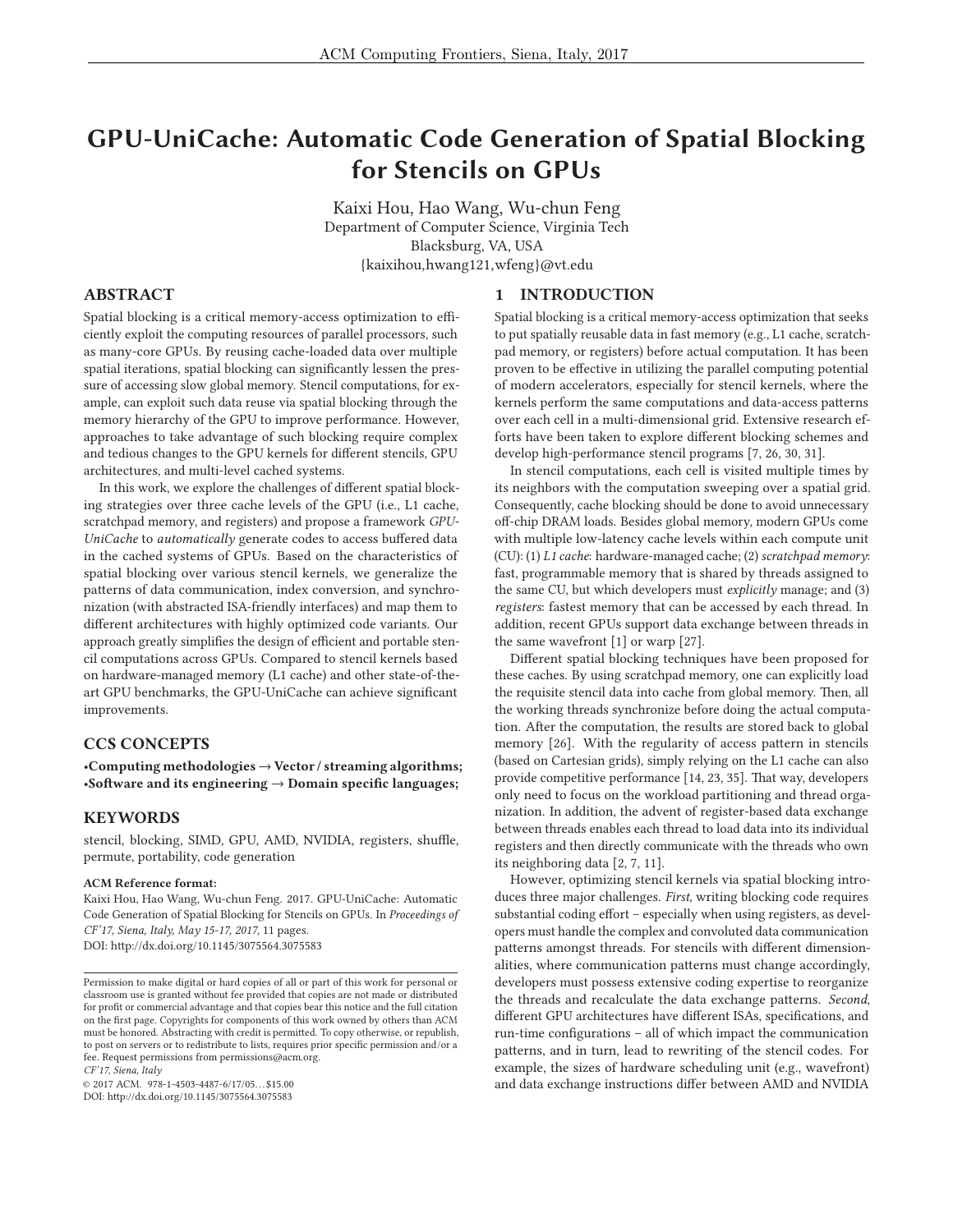#### CF'17, May 15-17, 2017, Siena, Italy Kaixi Hou, Hao Wang, Wu-chun Feng

GPUs, causing issues with code portability for the stencil kernels. *Third*, even when a selected stencil is mapped onto a selected GPU, the redesign of the kernel still requires changes in the target cache levels (e.g., scratchpad memory or registers) or blocking strategies (e.g., 2D, 2.5D, or 3D blocking schemes).

While existing stencil frameworks for parallel code generation and performance auto-tuning focus on mapping an entire stencil computation onto an accelerator with dedicated blocking optimizations [24, 34], we focus on a *cross-platform framework* called GPU-UniCache that automatically generates spatial blocking codes for different stencils, GPU architectures, and cache levels, while still allowing developers the option to change their desired stencils. That is, GPU-UniCache analyzes the characteristic parameters of both stencils and GPUs as input and generates highly-optimized blocking codes for the designated cache level. For example, for register-based methods, the GPU-UniCache framework handles the distribution of grid data to minimize register conflict and realizes the communication patterns of given blocking strategies by minimizing the number of permute/shuffle instructions.

The contributions of our work include the following: (1) GPU-UNICACHE, a framework to automatically generate spatial blocking codes for stencil kernels on GPUs, and (2) a comprehensive evaluation of the GPU-UNICACHE framework on AMD and NVIDIA GPUs. GPU-UniCache not only improves programming productivity by unifying the interfaces of spatial blocking for different stencils, GPU architectures, and cache levels; but it also provides high performance by optimizing data distribution, indexing conversion, thread communication, and synchronization to facilitate data access in GPU kernels. Compared to hardware-managed memory (L1 cache), with single-precision arithmetic, our automatically-generated codes deliver up to 1.7-fold and 1.8-fold speedups at the scratchpad memory level and register level, respectively, when running on an AMD GCN3 GPU and up to 1.6-fold and 1.8-fold, respectively, when running on a NVIDIA Maxwell GPU. For double precision, it delivers up to a 1.3-fold speedup on both GPU platforms. Compared to the state-of-the-art benchmarks (incl. Parboil [32], PolyBench [29], SHOC [5]), it can also provide up to 1.5-fold improvement.

#### **2 BACKGROUND AND MOTIVATION**

#### **2.1 Stencil Computation**

A stencil computation defines the point  $p$  in a multi-dimensional grid at time  $t$  (stored in  $v$ ) that is updated based on a function  $f$  of surrounding grid points  $\mathbb P$  at the previous time step  $t - 1$  (stored in  $u$ ). It sweeps the stencil computation over all the points at  $t$  before moving to the next time step  $t + 1$  and then the next. The stencil order  $h$  defines the distance between the central point  $p$  and its farthest neighbor  $q \in \mathbb{P}$ . The stencil size N is  $|p \cup \mathbb{P}|$ . Eq. (1) shows a stencil computation pattern in a 2-dimensional (i.e., 2D) grid; its h is 1; and N is 5. For brevity, we refer to this stencil as "2D5Pt."

$$
v_{i,j} = f(\mathbb{P}) = a_0 u_{i-1,j} + a_1 u_{i+1,j} + a_2 u_{i,j} + a_3 u_{i,j-1} + a_4 u_{i,j+1} \quad (1)
$$

Due to the application-specific *f*, there exists no common libraries for stencils that users can directly use without defining the specific stencil patterns. Thus, to evaluate the potential benefits of our GPU-UniCache library framework, we collect a benchmark of stencils representing different dimensionalities and memory-access

patterns, as noted in Table 1. Although we distinguish between low and high data-reuse kernels for each dimensionality, their arithmetic intensities (AI), defined as FLOPS/byte [39], are similar.<sup>1</sup> Additionally, data-access patterns differ in that one-dimensional (i.e., 1D) stencils make unit-stride access, whereas higher-dimensional stencils make non-contiguous access of memory. Irrespective of the access pattern, if the data can be ideally cached and reused, the stencil computation will benefit with respect to performance.

|  | Table 1: Summary of the stencil computations |  |  |  |
|--|----------------------------------------------|--|--|--|
|  |                                              |  |  |  |

| Name         | iacobi- | gaussian | iacobi- | seidel- | heat-   | jacobi-            |
|--------------|---------|----------|---------|---------|---------|--------------------|
|              | 1d [29] | X7 [41]  | 2d [29] | 2d [29] | 3d [29] | 3d[6]              |
| Stencil      | 1D3Pt   | 1D7Pt    | 2D5Pt   | 2D9Pt   | 3D7Pt   | 3D27P <sub>t</sub> |
| h            |         | 3        |         |         |         |                    |
| N            | 3       |          |         | 9       |         | 27                 |
| #FLOPS       | 5       | 13       | 9       | 17      | 13      | 53                 |
| <b>Bytes</b> | 12      | 28       | 20      | 36      | 28      | 108                |
| AI           | 0.42    | 0.46     | 0.45    | 0.47    | 0.46    | 0.49               |

#### **2.2 Spatial Blocking Schemes**

In spatial cache-blocking optimizations, one needs to load data into the cache, and then do the stencil computation using the cached data before the results are stored back to global memory. Fig. 1 shows examples of different blocking schemes. A 2D stencil can be optimized by using 2D tiles. Likewise, for 3D stencils, a 3D block is a natural way to buffer data for high reuse. Alternatively, one can use a 2D-slice layout, allowing stencil computations to be carried out from the bottom to the top (i.e., 2.5D blocking). In addition, temporal blocking [26], consisting of multiple rounds of spatial blocking within the cache, can also be used.



Fig. 1 shows which data domains are loaded into the cache. However, when designing real GPU kernels, one must explore implementation details, such as how to load domain data. As shown in the figure, when loading a 2D-square tile, the task of loading boundary points (Bs) outside the current tile is assigned to point Bs rather than Cs. This method introduces branch divergence to the GPU kernels. Alternatively, with an (additional) amount of remapping calculation, the data can be evenly assigned to threads (not shown in the figure). In addition, when loading data, one must decide on either a square tile for high data reuse or a rectangle tile for more regular memory access. All the above choices will affect the later realization of fetching data from caches, which in turn, produces significant performance differences (as captured in Fig. 3b).

On the other hand, the temporal cache-blocking essentially adds another dimension (i.e. time) to the spatial blocking by conducting multiple rounds of computations over reusable data (loaded in

<sup>&</sup>lt;sup>1</sup>We use the *Roofline* model with emphasis on loading data from memory of a machine model without cache.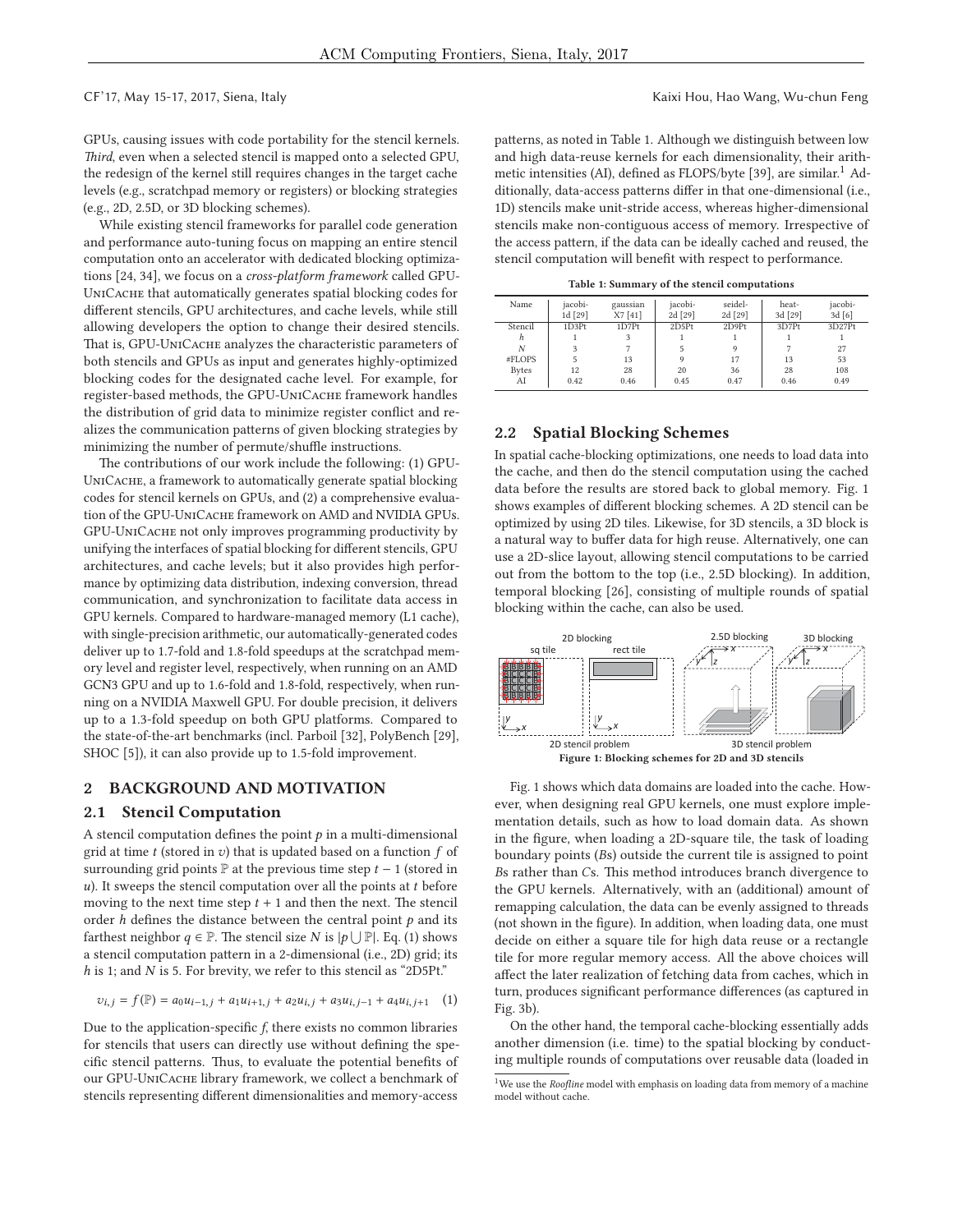cache). This procedure also follows a fixed or predictable pattern, which matches the idea of our GPU-UNICACHE framework. However, considering that the spatial blocking is more fundamental and essential in blocking techniques, we focus on analyzing the patterns in spatial blocking for stencils in this paper. Our idea is general and can be used to construct temporal blocking as reported in previous research [26, 31].

# **2.3 GPU Programming Model and Memory Hierarchy**

We use two platforms from different GPU vendors. The first one is  $HCC<sup>2</sup>$  for AMD GCN3 (Graphics Core Next) architecture. In the AMD GCN3 GPU, the basic execution unit is called a wavefront (or wave, for brevity) and has 64 lanes. Thus, each thread assigned to a lane ranges from 0 to 63. A wave is assigned to a 16-wide SIMD unit, where each operation takes 4 cycles to finish. The second platform is CUDA (Compute Unified Device Architecture) for NVIDIA GPU, where the basic scheduling unit is a 32-thread warp.

To hide the high latency of off-chip DRAM memory access, modern GPUs possess a cached memory hierarchy. For AMD GCN3, each CU has 16-kB vector L1 cache and 64-kB LDS (Local Data Share) as scratchpad memory. In contrast, each NVIDIA Maxwell streaming multiprocessor (SMM) has a 96-kB scratchpad memory (i.e., shared memory), and its L1 cache is unified with texture cache. Developers use -Xptxas -dlcm=ca at compile time to enable L1 cache.

In considering registers as cache, both AMD's CU and NVIDIA's SMM possess 256-kB register files that support cross-lane data sharing. For AMD, this is realized with "permute" instructions, e.g., backward ("ds\_bpermute\_b32") permute. In contrast, NVIDIA supports a shuffle instruction, i.e., "\_\_shlf". Both "ds\_bpermute\_b32" and "...shfl" exhibit "pull" semantics, where each thread must read a register value from a target lane. Currently, the GPUs support built-in 32-bit data sharing, while for 64-bit data, one needs to split the data into two values, perform two rounds of data sharing, and then concatenate the results.



**Figure 2: Data permute/shuffle in AMD and NVIDIA GPUs. Values in white are stored in registers and the temporary buffer (tmp) is in gray. 8 threads in a wave is for illustration only.**

The hardware implementation of data sharing and addressing are different for the two platforms. In AMD GCN3 GPU, LDS is used to route data between the 64 lanes of a wave, but no actual LDS space is consumed [1]. Fig. 2a shows the target values of src that will first be put into a tmp buffer. Then, the indices are deduced by ignoring the least two significant bits in addr, which are used later to select data from tmp. In NVIDIA GPU, threads can directly "read" data from another thread that is actively participating in the "...shfl". Fig. 2b shows that each thread can directly access data in another thread based on the given index.

## **2.4 Challenges**

2.4.1 Performance. It is critical to take advantage of the cached memory hierarchy in a GPU via blocking optimizations. Though modern GPUs provide different options, such as L1 cache, scratchpad memory, and registers, it is still unclear where data should be cached for the different stencils. Fig. 3a shows two types of stencils (i.e., jacobi-2d and jacobi-3d) that prefer *different* cache options for the same platform. On the other hand, for the different blocking strategies, developers need to adjust the optimizations to achieve best performance. Fig. 3b shows the diversified performance of "seidel-2d" stencil on two types of caches (i.e., LDS and registers), for each of which we use different loading styles. These simple examples illustrate the challenges encountered by programmers when implementing stencil codes on GPUs. They also demonstrate that choosing a "one-size-fits-all" optimization strategy for any kind of stencil or GPU would be ineffective.



**Figure 3: Diversified performance of stencils under different situations. BRC and CYC refer to different loading modes, while 1DWav and 2DWav mean different wave layouts (discussed in Sec. 5).**

2.4.2 Programmability. The second challenge encountered by developers is the programmability issue. They might be involved in complex implementation details, where, for example, one needs to figure out how to efficiently organize domain data into individual registers across threads in a wave while using registers as cache. Many other factors can affect how GPU kernel codes are written, including stencil types, GPU architectures, and blocking strategies. To address these issues, we present a framework called GPU-UniCache to automatically generate spatial-blocking codes that manage data reuse within a GPU.

#### **3 GPU-UNICACHE FRAMEWORK**

Fig. 4 highlights the major components of our GPU-UniCache framework: (1) feature extraction, (2) code generation, and (3) stencil buffer library. Feature extraction discovers the user-defined conigurations, the stencil types, and the underlying GPU platforms. Code generation automatically produces stencil codes for the different cached systems, i.e. L1 cache, scratchpad memory, and registers. In essence, the codes focus on loading from and storing to the global store, during which GPU-UNICACHE needs to deal with problems like indexing, synchronization, workload partition, and thread communications. Finally, the stencil buffer library wraps the generated

<sup>&</sup>lt;sup>2</sup>The Heterogeneous Compute Compiler (HCC) is an open-source C++ compiler for heterogeneous computing. It supports GPUs via HSA-enabled run-time systems and drivers.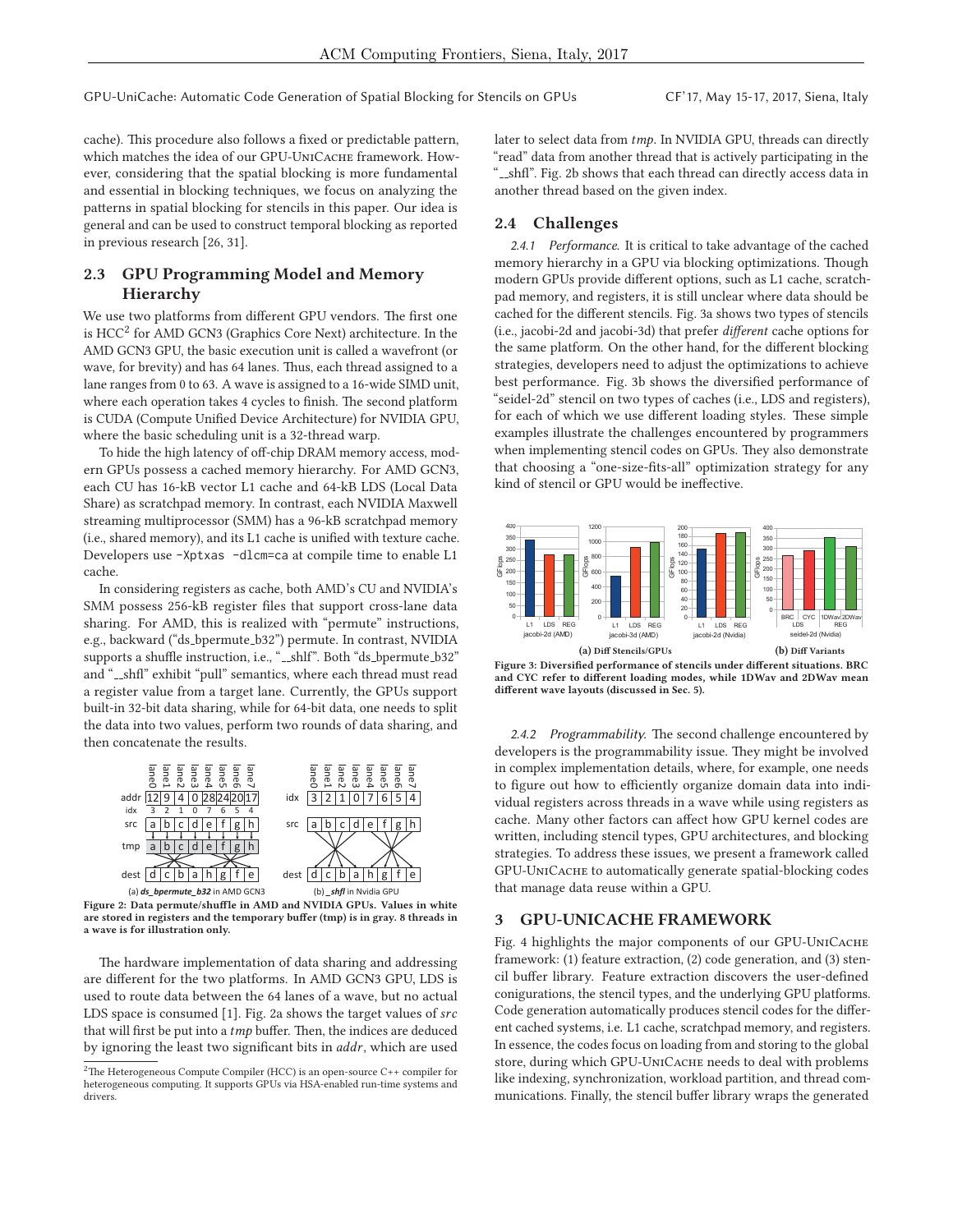CF'17, May 15-17, 2017, Siena, Italy Kaixi Hou, Hao Wang, Wu-chun Feng

codes inside a set of functions with uniform interfaces. We provide details of how our GPU-UniCache library framework works below.



**Figure 4: An overview of the GPU-UniCache framework**

At the first step, the inputs analyzer component conducts analysis on the user input parameters and some features extracted from the underlying GPU platforms. This information includes stencil types (e.g., stencil order, stencil size), block configs (e.g., block and warp dimensions, blocking strategies), GPU specifications (e.g., built-in warp size, ISAs about data exchange). These parameters assist the framework in realizing the generalized stencil patterns.

The code generation component uses three models on each cache level for given stencils. In L1-cache model, it mainly uses the hardware's capability to access the contiguous data. In scratchpad memory model, it solves the problem of eliminating branches, index conversion under different blocking strategies. In register model, it solves how the data are distributed into registers of each thread, and how the threads communicate with each other to obtain desired neighbors. The generated codes are for three purposes: cache declaration, which allocates required space for scratchpad or registers; cache initialization, which loads central and halo data from global store; cache fetch, which fetches the desired data by using the offsets away from the current point. The codes are finally wrapped into a set of functions by the stencil buffer library component. Developers can call the functions through unified interfaces to design dedicated stencil kernels for efficacy.

#### **3.1 GPU-UniCache API**

The GPU-UniCache library provides the operation functions for moving data between on-chip storage and off-chip DRAM memory for stencil computations. Fig. 5 lists the cache classes and their core member functions. The GPU-UNICACHE API is object oriented. The base class defines interface to initialize the cache, i.e. init(), and access the locations with given relative offsets, i.e. fetch(). Since all these member functions are executed on GPU devices, we have \_device\_ qualifiers for NVIDIA GPU, and [[hc]] attribute specifiers for AMD GCN3 GPU. Internally, the classes use \_load() and \_store() to access locations in cache using local indices. Subclasses are devised for different cache storage.

|                 | template <class t=""></class>                                  |
|-----------------|----------------------------------------------------------------|
| $\overline{c}$  | class GPU_UniCache                                             |
| 3               |                                                                |
| $\overline{4}$  | protected:                                                     |
| -5              | virtual $T$ _load(int z, int $y=0$ , int $x=0$ )=0;            |
| 6               | virtual void _store(T v, int z, int $y=0$ , int $x=0$ )=0;     |
| $7\phantom{.0}$ | public:                                                        |
| 8               | virtual void init( $T \star in$ , int off, int mode=CYCLIC)=0; |
| $\overline{9}$  | virtual T fetch(int z, int y, int x, int tc_i=0)=0;            |
| 10              | };                                                             |
| 11              | // Derived classes                                             |
| 12              | class L1Cache : public GPU_UniCache{  };                       |
| 13              | class LDSCache: public GPU_UniCache{  };                       |
| 14              | class RegCache: public GPU_UniCache{  };                       |
|                 |                                                                |

**Figure 5: Interface of GPU-UniCache functions**

In Table 2, we list the member functions and corresponding descriptions. Note, all the member functions need location information of the running thread, such as global or local index. For NVIDIA GPU, no specific arguments need to be transferred to the functions, since CUDA supports built-in constants regarding the thread index. For AMD GCN3 GPU, we need to explicitly transfer such information of tiled\_index by reference. For brevity, we don't list them in the table. In practice, developers create a inherited GPU-UniCache object (e.g., LDSCache) within a device kernel to declare an empty cache space. After the data have been stored into cache, they can use the object to get data in neighbors. We present a working example to show how the GPU-UniCache API works.

**Table 2: GPU-UniCache and its subclass member functions**

| <b>Function Name</b>                                                | Description                                                                                                                                                                                                                                      |  |  |  |  |  |
|---------------------------------------------------------------------|--------------------------------------------------------------------------------------------------------------------------------------------------------------------------------------------------------------------------------------------------|--|--|--|--|--|
| (Constructor)(int dz, int<br>$dy$ , int $dx$ , int $h$ , int $tc$ ) | Constructs a specific cache, initializing its attributes of the sten-<br>cil domain dimensions(dz, dy, dx), order(h), and thread coarsen-<br>ing factor(tc).                                                                                     |  |  |  |  |  |
| $\text{load}(\text{int } z, \text{int } y, \text{int } x)$          | Loads data from cache using local indices $(z, y, x)$ . If only z is set,<br>z is the register index.                                                                                                                                            |  |  |  |  |  |
| _store( $T$ v, int z, int y, int<br>x)                              | Stores data(v) to cache using local indices(z, y, x). If only z is set,<br>z is the register index.                                                                                                                                              |  |  |  |  |  |
| $init(T \text{ in.} int off. int)$<br>mode)                         | Initializes the cache from source in. The target domain will be lo-<br>cated using info. got from the constructor or user-defined offset<br>off. Workload distribution can switch by mode, which currently<br>supports CYCLIC and BRANCH styles. |  |  |  |  |  |
| fetch(int z, int y, int x)                                          | Fetches data using the offsets $(z, y, x)$ away from the central<br>point.                                                                                                                                                                       |  |  |  |  |  |

#### **3.2 GPU-UniCache Example**

We use an example of 2D5Pt GPU kernel (Eq. 1) in Fig. 6 to illustrate how to use the API. This stencil simply uses a 2D blocking optimization strategy and registers as cache. In ln. 4, the kernel declares a RegCache with thread coarsening factor of 4, which means each thread will perform 4 iterations of stencil computation over 4 points. It is demonstrated that using thread coarsening is useful for stencils [2, 22] and we will discuss it in details in Sec. 4. Then, we fill in the register cache by calling init() member function. Here, we use the loading mode as CYCLYC in ln. 5, which means the kernel will distribute all the domain data evenly into each thread in a round-robin fashion. While performing the actual stencil computation (ln. 8 to 12), users only need to provide relative offsets of target neighbors and the fetch() will figure out where to get the data.

The GPU-UniCache APIs aim to facilitate the process of accessing cached data in stencils on Cartesian grids and allow GPU programmers to develop efficient kernel codes optimized by different blocking strategies. The codes can be easily changed to work on another cache levels for more efficiency. We can also use multiple types of caches at the same time by declaring different GPU-UniCache objects. This could benefit programs which place significantly high resource pressure on a single type of cache. More importantly, the kernel codes are portable across different GPU platforms. We will cover how the GPU-UNICACHE framework assists in automatically generating the codes for these functions in Sec. 4.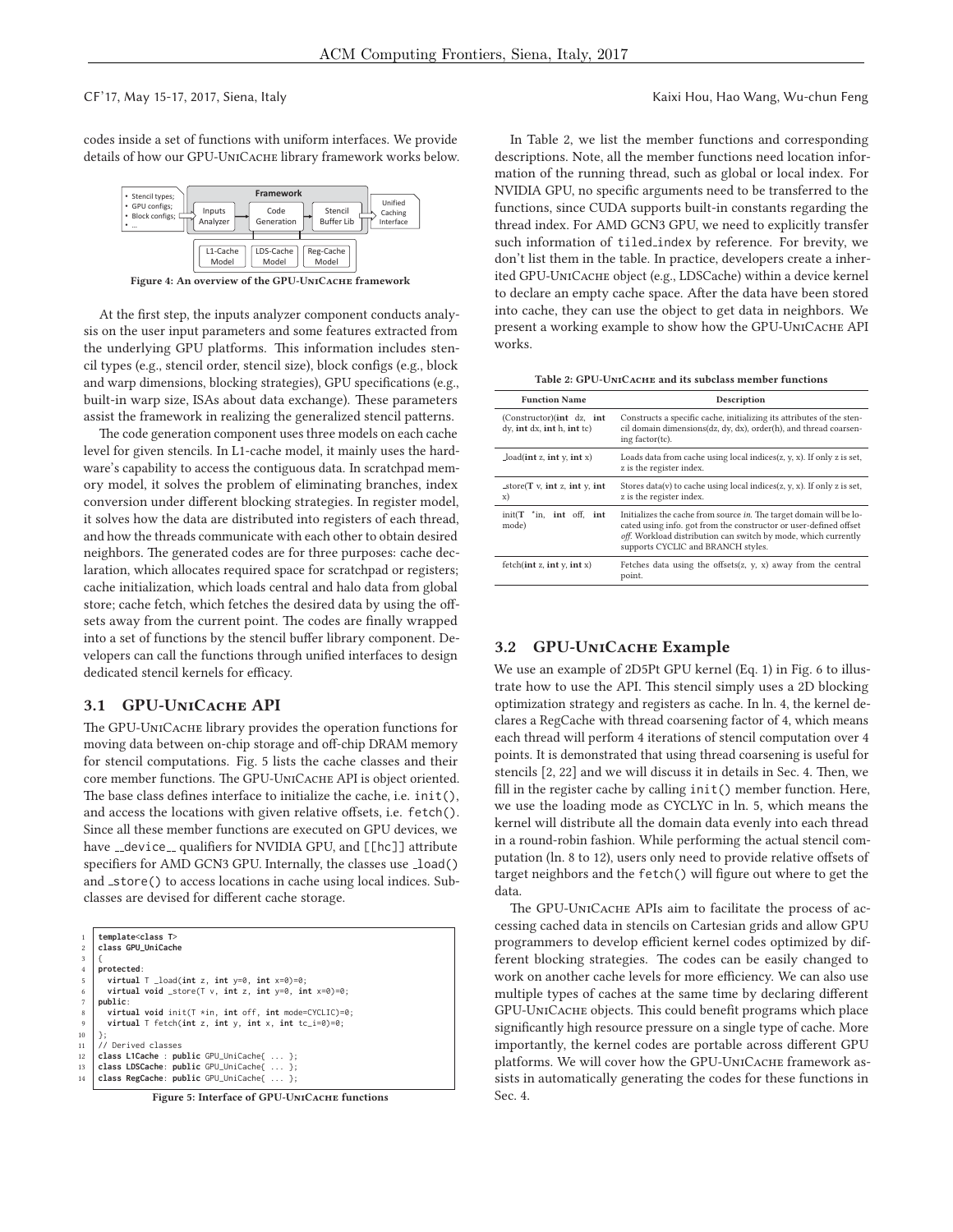| 2              | global<br>void kern_2d5pt(float *in, float *out, float a0-4)          |
|----------------|-----------------------------------------------------------------------|
| 3              |                                                                       |
| $\overline{4}$ | RegCache <float> buf(m, n, h, 4);</float>                             |
| 5              | buf.init(in, 0, CYCLIC);                                              |
| 6              | // each thread processes 4 points since $csr_fct = 4$ ;               |
| 7              | for $(csr_id = 0; csr_id < 4; csr_id++)$                              |
| $\mathbf{g}$   | out[/*global_idx w/ offset csr_id*/] = a0 * buf.fetch(-1, 0, csr_id)+ |
| $\mathbf{q}$   | $a1 * but.f. fetch( 0, -1, csr_id)+$                                  |
| 10             | $a2 * buf.fetch( 0, 0, csr_id)+$                                      |
| 11             | $a3 * buf.fetch( 0, 1, csr_id)+$                                      |
| 12             | $a4 * buf.fetch( 1, 0, csr_id);$                                      |
| 13             |                                                                       |
|                |                                                                       |

**Figure 6: Example of 2D5Pt stencil CUDA kernel using RegCache APIs with thread coarsening factor** *csr fct* **of 4, which means each thread will update 4 cell points. The current cell point is located by using** *csr id***.**

#### **4 CODE GENERATION**

In this section, we put emphasis on the register and scratchpad memory methods, since both methods need to explicitly handle how to access the data. For the member functions of sub-classes in Sec. 3, we generate the real codes based on our generalized code constructs and algorithms.

#### **4.1 Input Parameters**

The input parameters are used by the framework to understand the features of target stencil and running environment. Table 3 shows the list of the required parameters in three types. Among them, the crs\_f ct and crs\_dim are used specifically for thread coarsening in RegCache methods. RegCache methods handle the computation based on the unit of wave, whose thread number is usually much smaller than a thread block, meaning we need to load more halo data. In contrast, thread coarsening [22] is an optimization technique to increase the workload of each thread and enable loaded data to be more reused. Therefore, we use thread coarsening to compensate low data-reuse rate in RegCache methods.

|  |  | Table 3: List of input parameters for the code generation |
|--|--|-----------------------------------------------------------|
|--|--|-----------------------------------------------------------|

| <b>Parameter Name</b>   | Description                                                          |  |  |  |  |  |  |  |
|-------------------------|----------------------------------------------------------------------|--|--|--|--|--|--|--|
|                         | User-defined thread layout                                           |  |  |  |  |  |  |  |
| blk_dim[3]              | Thread block dimensions in exponent notations (with a base of 2).    |  |  |  |  |  |  |  |
|                         | The least significant dimension is blk_dim[0].                       |  |  |  |  |  |  |  |
| wav <sub>-dim</sub> [3] | Wave dimensions in exponent notations (with a base of 2). The least  |  |  |  |  |  |  |  |
|                         | significant dimension is wav_dim[0].                                 |  |  |  |  |  |  |  |
| crs fct                 | Thread coarsening factor. It defines the number of iterative process |  |  |  |  |  |  |  |
| the wave will conduct.  |                                                                      |  |  |  |  |  |  |  |
| crs_dim                 | Thread coarsening occurs along which dimension.                      |  |  |  |  |  |  |  |
|                         | Stencil computation characteristics                                  |  |  |  |  |  |  |  |
| h                       | Stencil order.                                                       |  |  |  |  |  |  |  |
| N                       | Stencil size.                                                        |  |  |  |  |  |  |  |
| sten <sub>-dim</sub>    | Stencil dimensionality.                                              |  |  |  |  |  |  |  |
|                         | <b>GPU</b> architecture characteristics                              |  |  |  |  |  |  |  |
| blk_sync()              | Built-in block-level synchronization barrier.                        |  |  |  |  |  |  |  |
| way_size                | Number of threads in a wave.                                         |  |  |  |  |  |  |  |
| way_shfl(v, id)         | Machine-dependent register-level data exchange instruction. Data     |  |  |  |  |  |  |  |
|                         | exchange occurs between calling thread and thread id on value v.     |  |  |  |  |  |  |  |

### **4.2 RegCache Methods**

We first look at a specific example of "2D9Pt" stencil and analyze its data distribution and computation patterns. Fig. 7 shows a wave with thread layout of  $2 \times 4 = 8$  (i.e.,  $wav\_dim[1] = 1$  and *wav\_dim*[0] = 2) loads required grid points of  $4 \times 6 = 24$  (i.e.,  $h = 1$ ). The 24 points are distributed evenly into registers of each thread in a round-robin fashion, meaning  $\lceil 24/8 \rceil = 3$  iterations and registers are needed. To achieve this CYCLIC loading method, we map these threads to assigned points by using  $(y, x) = ((i \cdot \text{wav\_size} +$   $tid)/(2^{Wav\_dim[0]} + 2h), (i \cdot wav\_size + tid) \% (2^{Wav\_dim[0]} + 2h)),$ where  $tid$  is thread index and  $i$  is iteration number. Therefore, for example, thread 0 will deal with points (0,0), (1,2), (2,4) and store them in register  $r$ ,  $s$ ,  $t$  respectively.



**Figure 7: Example of data exchange for "2D9Pt" stencil. The figure illustrates 2 steps of** *loading* **and** *computing***. For** *loading***, all the data are distributed across threads in a 2x4 wave. The '2r' in cell, for example, means the corresponding value will be stored in register** r **of thread 2. For** *computing***, the wave updates the gray area. The thread 0 in the wave is in deep gray. The CUDA codes below are to access the NE neighbors.**

The destination points (gray area) are updated by fetching registers from their neighbors. However, this raises two further questions: 1, which threads to communicate with; 2, which registers store the desired neighbors. We observe from Fig. 7 that these information can be calculated from neighbors of thread 0 in the wave (located in the red circle). For example, when handling the northeast (NE) neighbors, we need to know the first neighbor is stored in register  $0(r)$  of thread 2. Then, the other neighbor thread index and register index can be calculated by each thread applying  $(tid + 2 + tid/2^{wav\_dim[0]} \cdot 2h)$ %wav\_size and  $0 + (2 + tid/2^{wav\_dim[0]} \cdot 2h + tid)/wav\_size$  respectively. That way, thread 0 will interact with thread 2 on register  $0(r)$ , and simultaneously, thread 4 will fetch value of register 1 (s) of thread 0.

With the variety of stencils and options (e.g., thread coarsening factors and neighbor directions), manually calculating these parameters is a painful task. As size and complexity of the target stencil grow, so does the development cost. Therefore, in our framework, we first generalize the stencil computation in registers by means of code constructs. Then, we calculate the parameters using our proposed formula and algorithm.

*Method* init(): we only support loading method of CYCLIC rather than BRANCH in RegCache. The reasons are two-fold: (1) BRANCH mode will make boundary threads hold too many registers and thus all the other threads in the same wave have to keep same number of "idle" registers, leading to register pressure problem; (2) While accessing neighbors, extra branches are needed to distinguish the meaningful from these "idle" registers. Code constructs in Fig. 8 show how we distribute the DRAM data to registers. The remapping occurs in ln. 3 to 6 and the fetched data are stored to registers (ln. 8).

*Method* fetch(): Fig. 9 exhibits the generalized data exchange code constructs to fetch data in given direction. The neighbor thread index is represented by *friend id*, which depends on the parameter F. The registers of interest are ranged from *reg*N1 to *reg*N3. Parameter M is the cut-off marker to select values from different registers. Here, we only use up to three data exchange operations to fetch the data, since this number fits in our benchmark of stencils and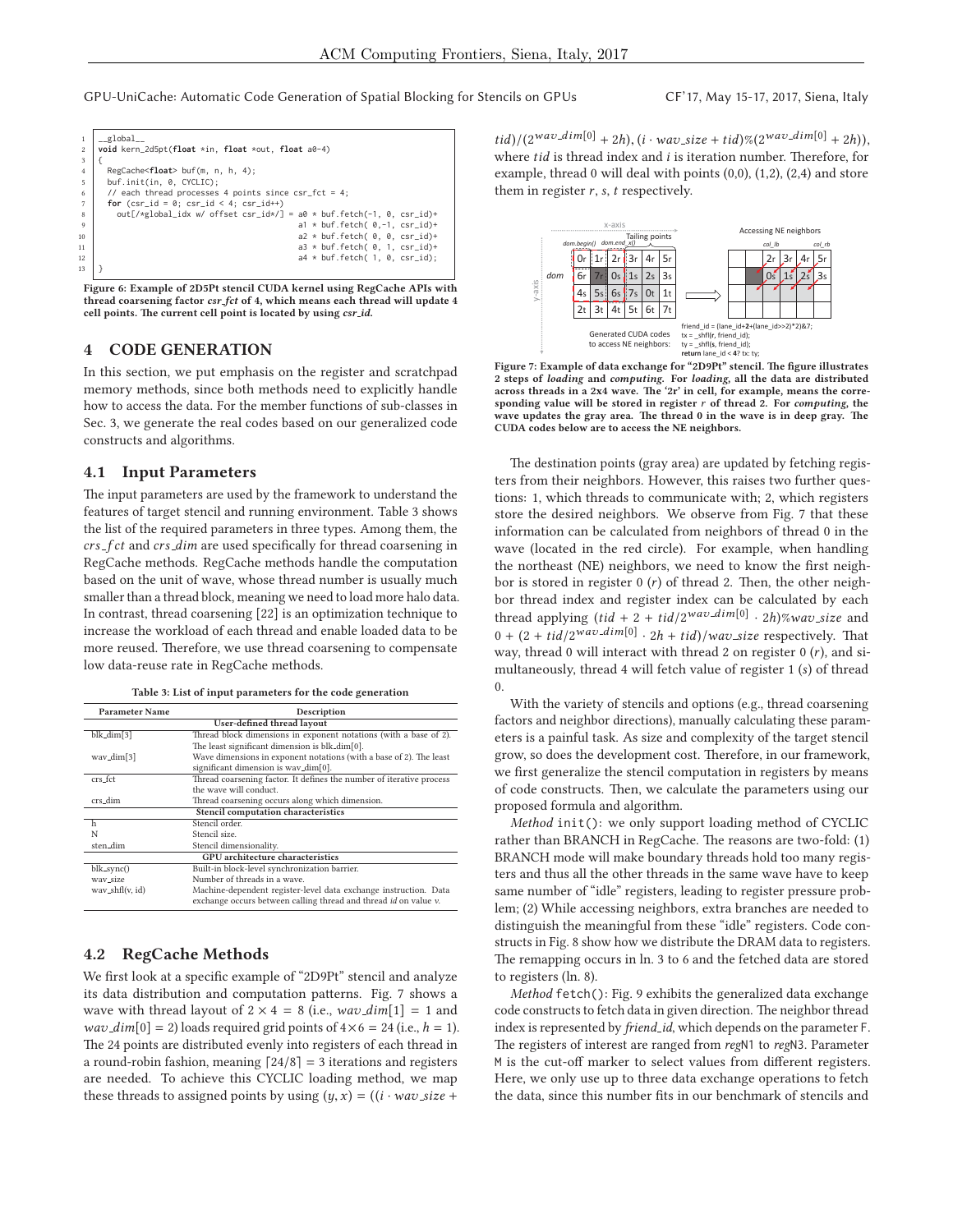| 1 // **** CYCLIC ****<br>2 <b>int</b> it = _lane_id();                                                                                                                                                      |
|-------------------------------------------------------------------------------------------------------------------------------------------------------------------------------------------------------------|
| $\begin{array}{ll} 3&c_0=\text{(wav_id0<\!\!<\!\!way.dim[0])+it\% (2^{wa}\text{v}.\text{dim}[0]+2h)\,;}\\ 4&c_1=\text{(wav_id1<\!\!<\!\!way.dim[1])+it/(2^{wa}\text{v}.\text{dim}[0]+2h)} \end{array}$      |
|                                                                                                                                                                                                             |
| $\frac{1}{2}(2^{wav\_dim[1]} + 2h)$ :                                                                                                                                                                       |
| 6<br>c_2 = (wav_id2< <wav_dim[2]) +="" it%(<math="">\prod_{k=0}^{k} (2^{wav} \cdot dim[k] + 2h));<br/> reg_id = 0;<br/> s <br/> s = tore(in(off,c_2,c_1,c_0),reg_id++);<br/> i t += wav_size;</wav_dim[2])> |
|                                                                                                                                                                                                             |
|                                                                                                                                                                                                             |
|                                                                                                                                                                                                             |
| 10  // repeat for $\left[\prod_{k=0}^{2} (2^{Wav\_dim[k]} + 2h)/Wav\_size\right]$ times                                                                                                                     |

**Figure 8: Code constructs for RegCache** init() **method**

different wave dimensions. For other stencils with higher stencil order, for example, it is easy to extend the pattern to support more data exchange operations.

|   | $1$ // **** Fetch a given neighbor ****                    |
|---|------------------------------------------------------------|
|   | $2$   friend_id = (lane_id+F+                              |
| 3 | $((\text{lane}_id >> wav_dim[0]*2*h))$ & $(wav_size-1);$   |
|   | $4   tx = wav\_shfl(regN1, friend_id);$                    |
|   | $5   ty = wav\_shfl(regn2, friend_id);$                    |
|   | 6   tz = $way\_shfl$ (regN3, friend_id);                   |
|   | 7   return ((lane_id < M1)? tx: ((lane_id < M2)? ty: tz)); |
|   |                                                            |
|   | $-$                                                        |



Fig. 10 shows the pseudo code of calculating the parameters based on given inputs from Table 3 (Each direction of neighbors need a set of the parameters). We define a *domain* as a set of points surrounding the first thread in a wave. Since threads might be coarsened by the factor of crs fct, there are multiple domains stored in dom (ln. 1 and 17). In the function calculating parameter F (ln. 1), the identifier of the starting point in each domain is computed in ln. 8. Then, we sweep all the other points and record the relative order within the wave (ln. 9). The order is the parameter F, which can be used later by other threads in the wave to find neighbors towards the same direction (ln. 2 in Fig. 9). Additionally, we record the round number in ln. 10, indicating how many registers we have already used in each thread. Note, the out-of-domain points should be skipped in ln. 12 to 14.

Subsequently, we need to calculate which registers are used to store the target neighbors in the wave and how to select data from these registers. This can be achieved by computing parameters N and M through the function in ln. 17. The register identifier in ln. 24 indicates the register storing the first value of neighbors toward the given direction. Then, we can calculate the boundaries of neighbors of the entire wave (ln. 27 and 28, also shown in Fig. 7) which will be used to skip other irrelevant points. If an incoming point is identified as using a new register in ln. 36 and it is within the boundary in ln. 38, the new register is recorded with the counter cnt showing the cut-off location.

After we calculate these parameters, we replace  $wav\_shfl()$  with "...shfl()" for NVIDIA GPUs and "amdgcn\_bs\_bpermute()" for AMD GCN3 GPUs. Note, for AMD GCN3 GPUs, we need to right shift the *friend\_id* by 2 (Sec. 2.3). If the datatype is double precision number, we will first split the value into two 32-bit ones, perform two data exchange instructions, and then concatenate the results.

#### **4.3 LDSCache Methods**

*Method* init(): The major problem encountered by using scratchpad memory is conditional branching, since the sizes of thread block and working data domain don't match each other. In LDSCache, we

#### CF'17, May 15-17, 2017, Siena, Italy Kaixi Hou, Hao Wang, Wu-chun Feng

```
1 void calculate_F(domain* dom)
 2 { // compute param F used in friend_id formula
3 for(int c = 0; c < csr_fct; c++)
 4 {
5 for(auto pt: dom[c]) // each point in domain
 6 {
\bar{z} if(pt == dom[c].begin())
8 id = c * \prod_{k=0}^{k} csrdim^{-1}(2^{\text{wa}}v \cdot dim[k] + 2h);<br>a id = c * \prod_{k=0}^{k} csr dim<sup>-1</sup>(2wav dim[k] + 2h);
             pt.F = id % \overline{w} \overline{av} size;
10 pt.rid = id / wav\_size;<br>11 id ++;
11 id++;
12 if(pt == dom[c].end_x()) // skip tailing points
13 id := 2^{wa\upsilon} \cdot dim[0];14 if(pt == dom[c].end_yx()) //skip tailing lines
15 id += 2^{wav\_dim[1]} \cdot (2^{wav\_dim[0]} + 2h);<br>16 \}\begin{array}{c|c} 16 & 3 & 3 \\ 17 & \text{void} \end{array}17 void calculate_NM(domain* dom)<br>18 { // compute param N M used in
18 { // compute param N M used in data exchange patterns
19 for(int c = 0; c < csr_fct; c++)
20 {
21 for(auto pt: dom[c]) // each point in domain
\frac{22}{23}int i = 1, j = 1;24 int reg_id = pt.rid;<br>
pt.N[i++] = reg_id;25 pt. N[i+1] = \text{reg_id};<br>26 int skipped pts = p
             int skipped_pts = pt.F + reg_id * wav_size;
27 int col_lb = skipped_pts % (2^{Wav\_dim[0]} + 2h);28 int col_rb = lb + 2wav-dim[0];<br>29 int cnt = 1;
             int cnt = 1;
30 bool reg_update = false;<br>31 bool reg_update = false;
             while(cnt < wav_size)
32 {
33 skipped_pts++;
34 int col_id = skipped_pts % (2^{Wav\_dim[0]} + 2h);<br>35 int wav_id = skipped_pts % wav\_size;
                int wav_id = skipped_pts % wav_size;
36 if(wav_id == 0) // end of current wave<br>37 if reg_update = true;
37 reg_id++, reg_update = true;<br>38 if(col_lb <= col_id && col_id
                if(col_l b \leq col_id \& col_id \leq col_r b)39 {
40 if(reg_update) // mark the divergence<br>41 {
41 {
42 pt. N[i+1] = reg_id;<br>
43 pt. M[j+1] = cnt;pt.M[j++] = cnt;44 reg_update = false;
45 }}}}}}
```
**Figure 10: Algorithms to calculate the** F**,** N**, and** M**.**

support two loading modes: BRANCH, boundary threads handle more workloads (i.e. halo points); CYCLIC, threads address the data domain in a round-robin fashion by remapping themselves. This way, we can minimize the branches at the expense of more index conversion calculation. The code constructs of BRANCH are comprised of multiple conditional statements to assign additional workloads to boundary threads. The CYCLIC code constructs are similar with RegCache method (in Fig. 8), but replaced with the granularity of *blk size* rather than *wav size*. In addition, the destination locations are changed to scratchpad memory. Note, we need to use an explicit synchronization *blk sync()* at the end of loading.

*Method* fetch(): This method is straightforward and we only need to use the thread local index to fetch desired data, since the loaded points follow original data layouts and are same by using BRANCH or CYCLIC mode.

#### **5 EVALUATION**

#### **5.1 Experiment Setup**

In the section, we evaluate the stencil codes using GPU-UniCache library. The details of the two platforms are listed in Table 4. We conduct the tests using both single precision and double precision numbers.

The benchmark of stencils are listed in Sec. 2.1. We optimize them using the GPU-UniCache APIs with different blocking strategies.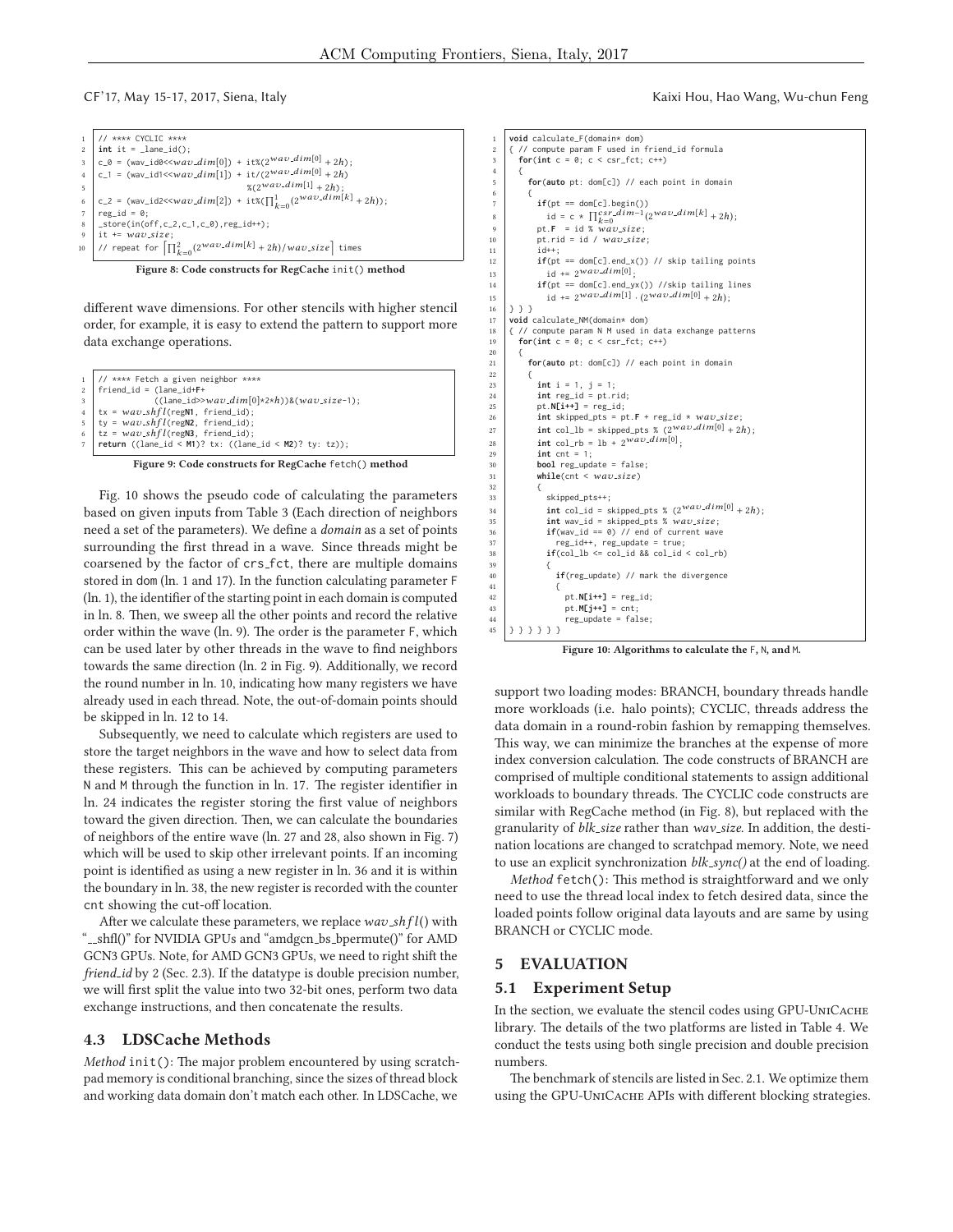

**Table 4: Experiment Testbeds**

|                                                                                | AMD            | <b>NVIDIA</b>   |  |  |  |  |  |
|--------------------------------------------------------------------------------|----------------|-----------------|--|--|--|--|--|
| Model                                                                          | Radeon R9 Nano | GeForce GTX 980 |  |  |  |  |  |
| Codename                                                                       | Fiji XT        | GM204(Maxwell)  |  |  |  |  |  |
| Cores                                                                          | 4096           | 2048            |  |  |  |  |  |
| Core frequency                                                                 | 1000 MHz       | 1126 MHz        |  |  |  |  |  |
| Register file size                                                             | $256$ $kB^*$   | 256 kB          |  |  |  |  |  |
| L1/LDS/L2                                                                      | 16/64/1024 kB  | $-$ /96/2048 kB |  |  |  |  |  |
| Memory bus                                                                     | HBM            | GDDR5           |  |  |  |  |  |
| Memory capacity                                                                | 4096 MB        | 4096 MB         |  |  |  |  |  |
| Memory BW                                                                      | 512 GB/s       | $224$ GB/s      |  |  |  |  |  |
| GFLOPS float/double                                                            | 8192/512       | 4612/144        |  |  |  |  |  |
| Software                                                                       | HCC/ROCM 1.2   | CUDA 7.5        |  |  |  |  |  |
| * Each CU has 256 kB vector registers and an additional 8 kB scalar registers. |                |                 |  |  |  |  |  |

The blocking strategies used in 1D and 2D stencils are straightforward, while in 3D kernels, we use 2.5D and 3D blocking [26] (labeled as 1DBlk, 2DBlk, 2.5DBlk, and 3DBlk). For LDSCache version, we try both loading modes: BRANCH and CYCLIC (as BRC and CYC), while for RegCache, we vary dimensionalities of wave: 1D and 2D (as 1DWav and 2DWav). The 1DWav is  $64 \times 1$  for AMD and  $32 \times 1$ for NVIDIA, while the 2DWav is  $8\times 8$  and  $8\times 4$  on the two platforms. The sizes of data set are  $2^{25}$ ,  $2^{12} \times 2^{12}$ ,  $2^8 \times 2^8 \times 2^8$  for 1D, 2D, 3D stencils respectively. The test iterates for 100 times. The metric we use is GFLOPS calculated by  $(FLOPS \cdot dim2 \cdot dim1 \cdot dim0)/time$ .

#### **5.2 AMD GCN3 GPU**

We use the best speedup achievable when the kernel is optimized by RegCache or LDSCache, if not mentioned otherwise. For 1D stencils, the performance numbers are shown in Fig. 12. Different cache levels show very similar performance. Using LDSCache or RegCache do not show significant improvements over L1Cache, because 1D stencil has unit-stride memory access pattern where the data can be effectively put into cache by hardware. The optimal achieved with RegCache leads to 15% improvement; LDSCache achieves up to 13% improvement. We also notice that performance deteriorates with LDSCache in BRANCH mode for gaussianX7 stencil, due to extra loading operations to perform data transfer between L1 cache to scratchpad memory and overhead of branches, which can be offset by using CYCLIC mode.



For 2D stencils, L1Cache methods still exhibit competitive performance on AMD GCN3 GPUs (shown in Fig. 11a and 11b). The maximum speedups with LDSCache and RegCache surpass L1Cache when data reuse grows in seidel-2d stencil. In the LDSCache solution, we first observe that 2D stencils are more sensitive to the loading mode, where CYCLIC mode is generally superior to BRANCH mode averaging 25% better performance, since more branches are needed to load surrounding data in 2D stencils. The maximum improvement of LDSCache over L1Cache is 9%. In RegCache solution, using 1D wave variant is particularly effective over 2D wave. 1D wave have longer dimension while conducting memory access, which can better utilize the hardware bandwidth but at the expense of relatively low data reuse. 2D wave, by contrast, exhibits high data reuse rate. For example, considering the wave size of 64 on AMD GPUs, if we organize the wave threads as 64 by 1, we have to load 66\*3=198 elements for the 2D problem with stencil order of 1. However, if we organize them as 8 by 8, we only need to load 9\*9=81 elements. On the other hand, the former thread layout can load the data in less memory transactions, leading to its superior performance. If we consider the effect of thread coarsening on performance, 2D wave can barely benefit from it, because the narrowed access stride makes it bound by memory latency. We record the best speedup of RegCache is 15% over L1Cache.





Fig. 13 shows more significant and diversified speedups with RegCache and LDSCache. Differences in the performance are first reflected in the speedups of the 2.5D and 3D blocking. 2.5D blocking gives a speedup of 1.58x over 3D blocking on average. This is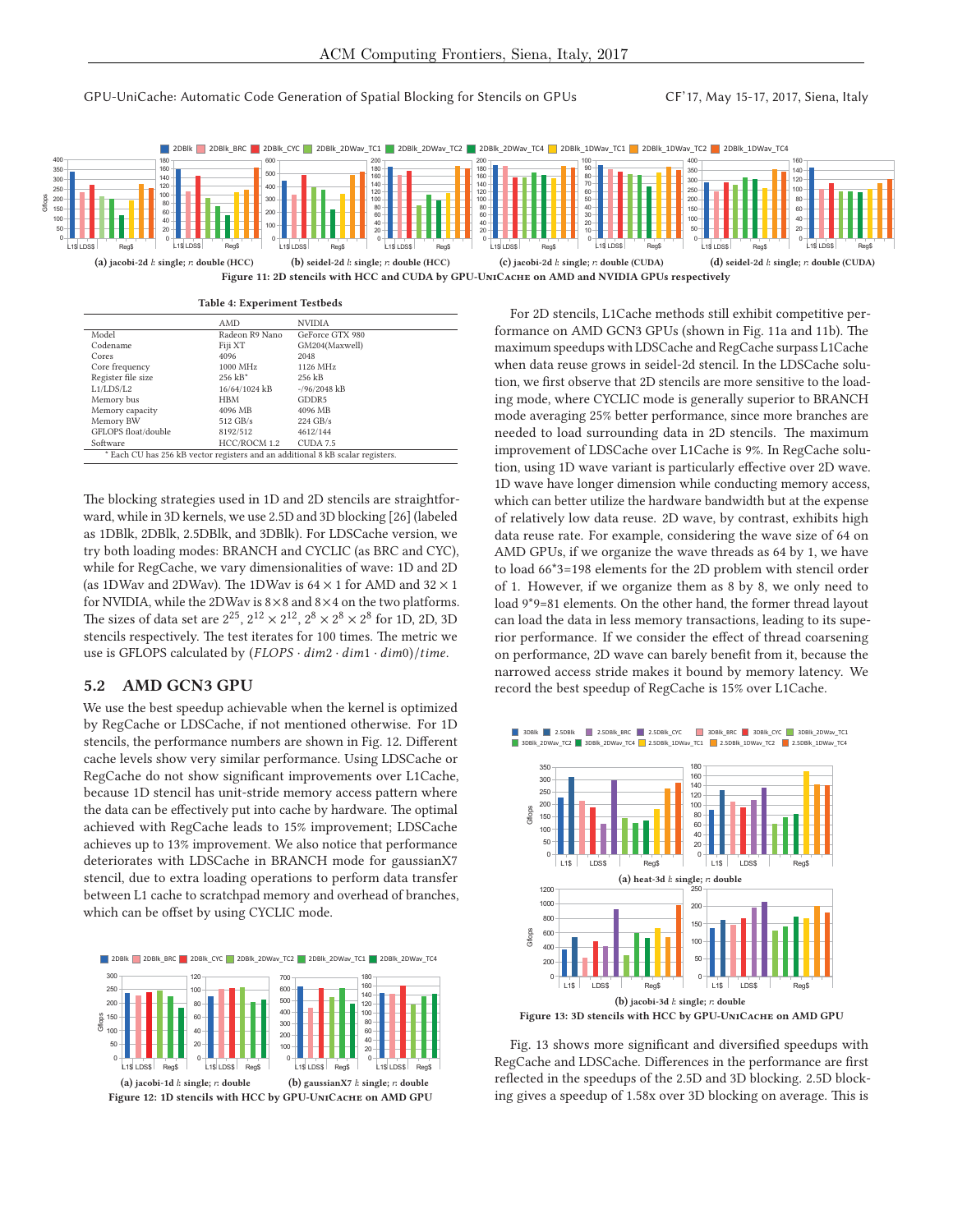because 3D blocking has smaller dimensions for the block than 2.5D blocking if we assume the blocks have same number of threads. That way, uncoalesced memory access would occur even though it has better data reuse rate. In the low data-reuse kernels (heat-3d), L1Cache solution is similar with LDSCache, while the additional gain is achieved from using RegCache, resulting in up to 30% improvement. This is mainly because of the elimination of explicit synchronization of RegCache in this iterative 2D method. For high data-reuse kernels (jacobi-3d), LDSCache or RegCache are critical to get optimal performance. The best improvements are 1.70x for LDSCache and 1.81x for RegCache over their L1Cache counterpart. Moreover, we prefer CYCLIC mode in LDSCache in high data-reuse kernels, observing that the overhead of branches is significantly high, because, for example, the jacobi-3d stencil has nearly 4 times more halo elements to load than the heat-3d stencil. For RegCache solutions, we only record the performance of 2D wave in 3D blocking, because using 1D wave instead would be equivalent to the 2.5D blocking with 1D wave. Also, we only show the results of 1D wave for 2.5D blocking, since this strategy is preferable and has been demonstrated. Similarly, 3D blocking encounters higher memory latency, making itself benefit little from thread coarsening. As a contrast, 2.5D blocking with 1D wave improves significant after applying thread coarsening.

The speedups given by thread coarsening in the cases of double precision numbers are less consistent, where the optimal thread coarsening factors are only 1 or 2, since operating doubles requires more space from register files and register pressure would be more easily reached. Furthermore, because the built-in data exchange of 64-bit data is not supported, we need more operations to achieve the same functionality, i.e. split the data into two 32-bit data, do two permutes, and concatenate the two data together.

#### **5.3 NVIDIA Maxwell GPU**

On NVIDIA GPU, Fig. 14, 11c and 11d show the performance of 1D and 2D stencils on Maxwell GPU. For low data reuse kernels, the optimal is achieved by simply using L1Cache. This demonstrates the need to "opt-in" to enable the global caching in the Maxwell GPU (Sec. 2.3), which is particularly effective for solving 1D and 2D arrays. The benefits of using LDSCache or RegCache become obvious when there are high data reuse, achieving up to 5% and 20% improvements for gaussianX7 and seidel-2d stencils respectively. However, for double datatype, we observe a slowdown experienced by LDSCache and RegCache. For LDSCache, since the shared memory banking in Maxwell only supports 4 bytes width per bank, overhead of accessing 8-byte data is accordingly higher; for RegCache, more instructions are needed to conduct every data exchange operations for 8-byte data. Similar to 2D stencils on GCN3 GPU, CYCLIC mode is of necessity in seidel-2d kernels and 1D wave is preferable because all the threads in the same wave are able to access consecutive locations to achieve a coalesced memory transaction.

The performance of 3D stencils shown in Fig. 15 shows diversified speedups after applying different cache levels. Speedups of using LDSCache or RegCache range from a few percent on the low data reuse kernels up to 1.64x and 1.83x for high data reuse

#### CF'17, May 15-17, 2017, Siena, Italy Kaixi Hou, Hao Wang, Wu-chun Feng



kernels with LDSCache and RegCache respectively. The 2.5D blocking is still preferred in the 3D stencils and for float datatype, we record 4% to 12% improvements of the best RegCache over LD-SCache. 2.5D blocking needs to iteratively load a 2D slice before conducting actual computation, which will result in overhead of block-level synchronization. In contrast, RegCache can eliminate this explicit synchronization, leading to better performance. For double datatype, using our L1Cache interface can provide competitive performance, mainly because the overhead of operating doubles in RegCache and LDSCache is relatively high in Maxwell.



#### **5.4 Speedups to Existing Benchmarks**

In the section, we optimize third-party benchmarks by using GPU-UNICACHE. They have been optimized via different spatial blocking strategies: *2DConv* and *3DConv* (PloyBench [29]) use 2D and 3D blocking with L1 cache respectively; *stencil* (Parboil [32]) is a "3D7Pt" stencil optimized by 2.5D blocking with shared memory; *stencil2d* (SHOC [5]) adopts 2D blocking with shared memory. We optimize these kernels by using GPU-UniCache and only report the best performance. Fig. 16 presents the results of the comparisons on NVIDIA GPU (There are no equivalent benchmarks using HCC yet). For single datatype, all the optimal GPU-UNICACHE codes are using RegCache and can outperform the baselines for up to 1.5x. For double datatype, GPU-UniCache selects L1Cache for 2D stencils and LDSCache for 3D stencils, mainly because the overhead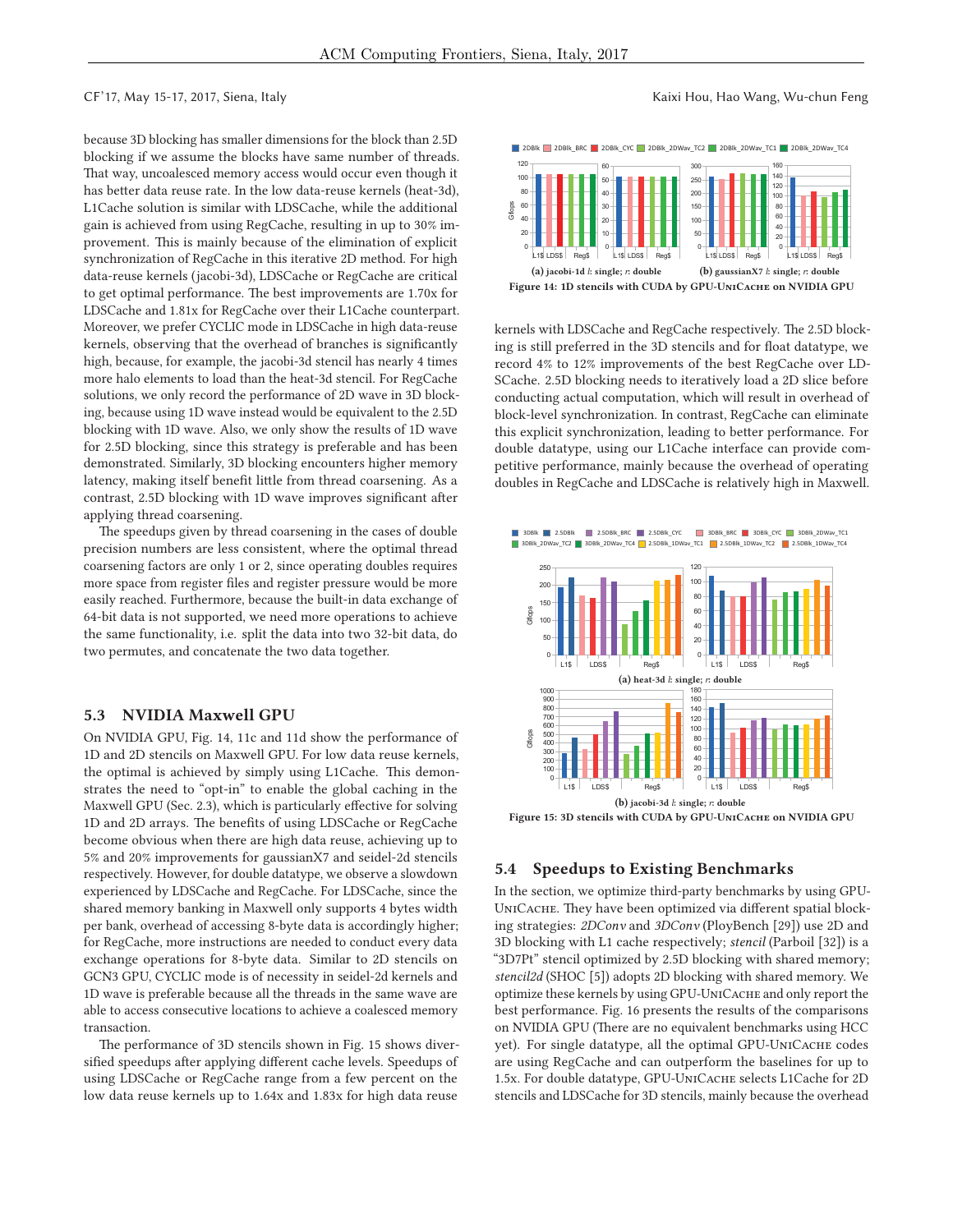of register shuffle on double grows. The best improvement is as high as 1.3x speedup.



**Figure 16: GPU-UniCache optimized codes vs. existing stencil benchmarks optimized by spatial blocking on NVIDIA Maxwell GPU**

### **5.5 Discussion**

**Running Parameters** In the experiments, we use the same settings for the kernels to evaluate the performance for two main reasons. First, we can limit the variables to the options of cache levels and focus on the correlation between performance and different GPU-UniCache functions. One exception is that we need to shrink the total number of threads as the thread coarsening factor grows up in RegCache kernels. Second, the GPU-UniCache APIs are also designed to enable GPU programmers access to the different caches simultaneously, especially when the programs encounter high pressure on one single type of resource. Therefore, we need to test the APIs under the same circumstances. Despite of this, we still observe the diversified speedups, indicating an auto-tuning framework is of necessity [10, 21]. We leave this as our future work.

**Register Pressure** Using too many registers in GPU programs could reduce the active waves per CU. Table 5 shows the profiling numbers of register usage from the jacobi-3d stencil which exhibits the highest data reuse rate. First, as the coarsening factor doubles, the number of registers increases logarithmically, because coarsening technique can improve data reuse. Additionally, 2.5D blocking generally uses more registers than 3D blocking as we discussed in Sec. 5.2. The kernel of 2.5D blocking with the best performance can attain 40% occupancy on both GPU platforms. However, considering its better memory access and high FLOPs, the active waves can still effectively utilize the computing resources.

| Table 5: Register usage of jacobi-3d stencil* |  |  |  |
|-----------------------------------------------|--|--|--|
|-----------------------------------------------|--|--|--|

| GPU                                                                  | L1Cache  |               | LDSCache     |            |                                     | RegCache   |                          |                          |                 |                 |                                                                                         |                 |
|----------------------------------------------------------------------|----------|---------------|--------------|------------|-------------------------------------|------------|--------------------------|--------------------------|-----------------|-----------------|-----------------------------------------------------------------------------------------|-----------------|
|                                                                      |          | 3DBlk 2.5DBlk | 3DBlk<br>BRC | <b>CYC</b> | 3DBlk 2.5DBlk 2.5DBlk<br><b>BRC</b> | <b>CYC</b> | 3DBlk<br>TC <sub>1</sub> | 3DBlk<br>TC <sub>2</sub> | TC <sub>4</sub> | TC <sub>1</sub> | 3DBlk 2.5DBlk 2.5DBlk 2.5DBlk<br>2DWay 2DWay 2DWay 1DWay 1DWay 1DWay<br>TC <sub>2</sub> | TC <sub>4</sub> |
| AMD<br><b>NVIDIA</b>                                                 | 37<br>32 | 101<br>32     | 21<br>30     | 18<br>28   | 40<br>31                            | 31<br>31   | 19<br>32                 | 31<br>40                 | 48<br>56        | 48<br>42        | 59<br>56                                                                                | 74<br>80        |
| * Collected by CodeXL 2.2 for AMD GPU and nyprof tool for NVIDIA GPU |          |               |              |            |                                     |            |                          |                          |                 |                 |                                                                                         |                 |

#### **6 RELATED WORK**

Since GPU has been a part of general-purpose accelerators, there are many efforts to optimize stencil computation for high performance. Memory access is a key problem, which was addressed by many research endeavors. Nguyen *et al.* [26] focus on a novel 3.5D blocking optimization(temporal reuse with 2.5D blocking). Rawat *et al.* [30] propose an effective tiling strategy to utilize both scratchpad memory and registers for 2D/3D stencils. Vizitiu *et al.* [35] locate reusable data to constant cache, shared memory, etc.,

to explore performance variance between different NVIDIA GPUs. Falch and Elster [7] optimize 1D/2D stencils using registers as buffer with manually written shuffle operations. For large-scaled problems, the key challenge shifts to communication across compute nodes [25, 28, 38]. The focus of our work is different, as we are providing a framework for accessing neighboring data on different cache levels. It utilizes the knowledge of patterns to automatically conduct data distribution, synchronization, and communication for different stencils.

In order to enable the parallel codes cross-platform, developers prefer to use OpenCL and OpenACC for GPU programming [15, 29]. However, our framework is not based on them, because the current versions of OpenCL in both AMD and NVIDIA GPUs fall short from supporting some of the latest features, such as shuffle/permute (nor in OpenACC). In contrast, these features are well supported by AMD and NVIDIA's own programming languages (i.e., HCC and CUDA). In our GPU-UniCache, we rely on them to design our Reg-Cache methods. For other methods (i.e. L1Cache and LDSCache), although they can be ported to OpenCL using local memory or to OpenACC using tile-clause, one has to explicitly change the logic of kernel codes or loop structures to switch between different cache hierarchies.

Another way to achieve performance portability is based on code generation from parallel patterns and DSLs, such as [12, 13]. Unlike the irregular algorithms (due to either dataset properties [17–19, 37] or algorithms themselves [40, 42]), the target kernels usually exhibit fixed or predictable computational motif. Apparently, stencils belong to this category. Krishnamoorthy *et al.* [16] propose an approach to automatically parallelize stencils codes with emphasis on loop skewing to handle the load imbalance issues. Cui *et al.* [4] focus on directive-based solution to overload computation and communication in GPU stencils. Luo and Tan [20] propose a tool to apply locality optimization on stencil loops to utilize computing resources. Many DSLs are used to describe stencil computations [3, 21]. With DSLs, there are code generation frameworks and specialized compilers aiming at generating efficient parallel codes on GPUs [8, 9, 30, 33, 34]. The knowledge is also extended to largescaled clusters. Wahib and Maruyama [36] devise framework to transform CUDA kernels to large-scaled GPU clusters. Physis [24] is a programming framework for supercomputers with emphasis on computation and communication overlapping. Furthermore, considering the large set of stencils and architectures, different auto-tuning frameworks are proposed to search for the best optimizations for given stencils [21, 43]. Overall, the key distinctive aspects of our work are: 1) moving the abstraction to a lower level with emphasis on designing a unified and portable interface to efficiently access simulation cells in GPU cached systems, 2) exploiting new data shuffle/permute instructions, 3) using knowledge of patterns of different spatial blocking. By using GPU-UniCache generated codes, developers are still in tight control of designing specific stencil kernels.

#### **7 CONCLUSION**

In the paper, we propose a framework GPU-UniCache to automatically generate the library codes to access cached data L1, scratchpad